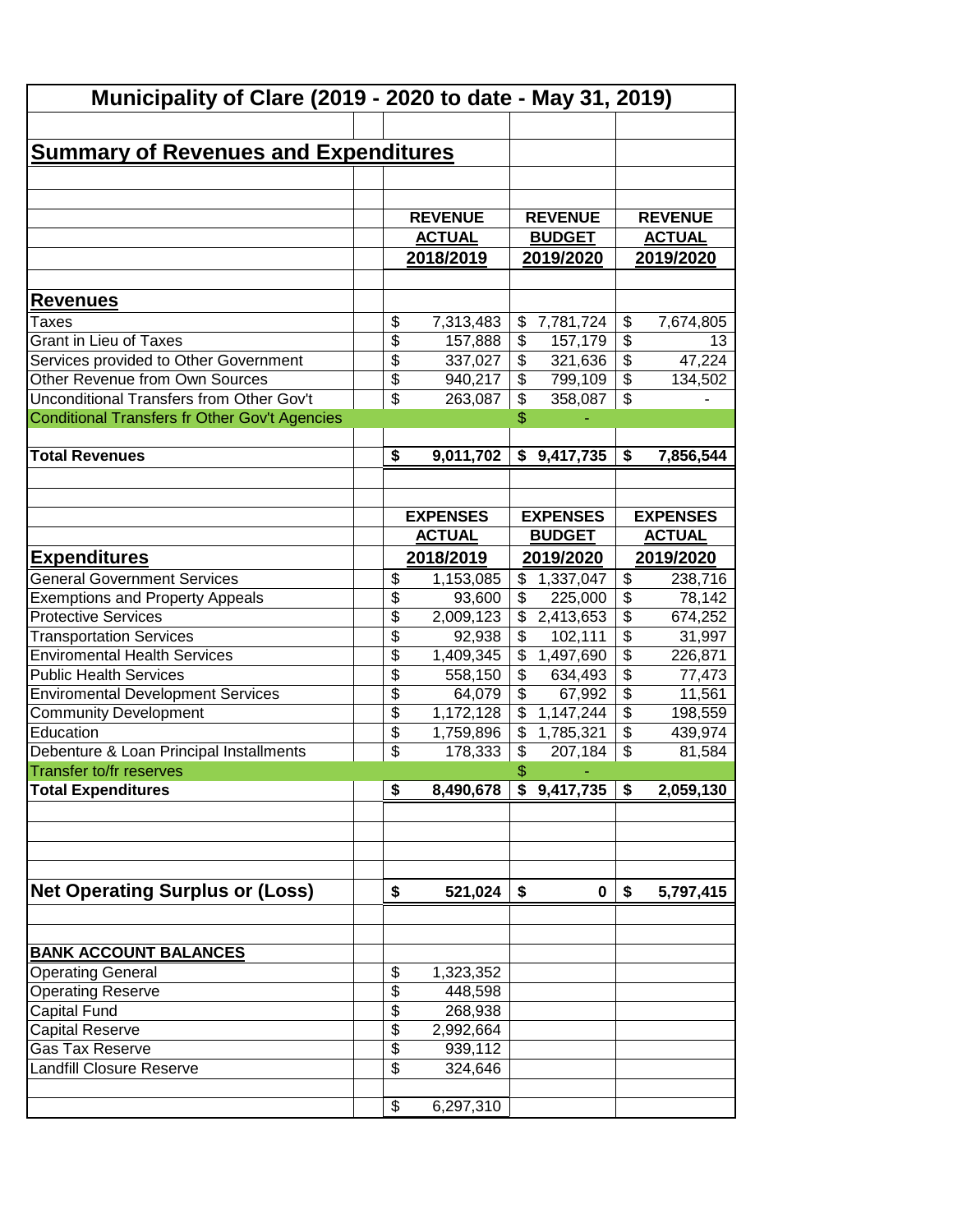|                | Municipality of Clare (2019 - 2020 to date - May 31, 2019) |               |                |                            |               |
|----------------|------------------------------------------------------------|---------------|----------------|----------------------------|---------------|
|                |                                                            |               |                |                            | Page 2        |
|                |                                                            |               |                |                            |               |
| Revenues       |                                                            |               | <b>REVENUE</b> |                            |               |
|                |                                                            | <b>ACTUAL</b> | <b>BUDGET</b>  |                            | <b>ACTUAL</b> |
| Acc#           |                                                            | 2018/2019     | 2019/2020      |                            | 2019/2020     |
|                | <b>Taxes</b>                                               |               |                |                            |               |
| 11100          | <b>Assessable Property</b>                                 |               |                |                            |               |
| 11110          | <b>Residential Tax</b>                                     | 4,787,712     | 4,903,475      | \$                         | 4,903,475     |
| 11120          | <b>Commercial Tax</b>                                      | 1,401,785     | 1,409,006      | \$                         | 1,409,006     |
| 11151          | Resource Tax                                               | 470,826       | 456,467        | \$                         | 456,474       |
| 11153          | Forest Property taxes (-50,000 acres @ .25)                | 25,030        | 24,980         | \$                         | 24,980        |
| 11154          | Forest Property taxes (+50,000 acres @ .40)                | 8,458         | 8,462          | \$                         | 8,462         |
| 11182          | Area Rate Collected for Fire Depts (5¢ uniform rate)       | 286,680       | 291,724        | \$                         | 291,724       |
| 11182          | Area Rate Collected for Fire Truck (6¢ uniform rate)       |               | 350,068        | \$                         | 350,035       |
| 11290          | Area Rates - Street Lights                                 | 22,279        | 22,700         | \$                         | 22,732        |
|                | <b>Sub-Total</b>                                           | 7,002,770     | 7,466,882      | \$                         | 7,466,887     |
|                |                                                            |               |                |                            |               |
| 11400          | <b>Business Property</b>                                   |               |                |                            |               |
| 11420          | Based on Revenue - Aliant                                  | 34,786        | 32,000         | $\boldsymbol{\mathsf{\$}}$ | 29,901        |
| 12430          | NS Power Inc. (Grant in lieu of taxes)                     | 5,925         | 5,123          |                            |               |
| 11431          | NSFM - Nova Scotia Power (HST Rebate)                      | 12,366        | 13,000         |                            |               |
|                |                                                            |               |                |                            |               |
|                | <b>Sub-Total</b>                                           | 53,077        | 50,123         | \$                         | 29,901        |
| 11900          | <b>Other Taxes</b>                                         |               |                |                            |               |
| 11910          | Deed Transfer Tax                                          | 101,613       | \$<br>95,000   | \$                         | 6,097         |
|                | <b>Sewer Services Charges</b>                              |               |                |                            |               |
| 11184          | Church Point - Sewer Services (234Ux\$200)                 | 42,850        | 46,800         | \$                         | 46,800        |
| 11210          | Meteghan/Mriver/MCentre - Sewer Serv (510Ux\$200)          | 93,000        | 102,000        | \$                         | 102,000       |
| 11214          | Church Point - Sewer Frontage                              | 514           | 1,260          | \$                         | 1,261         |
| 11216          | Meteghan River/Centre Ext - Frontage Charges (residentia   | 6,459         | 6,459          | $\overline{\mathbf{e}}$    | 8,659         |
| 11211          | Belliveau Cove - Sewer Services (66Ux\$200)                | 13,200        | 13,200         | $\boldsymbol{\mathsf{S}}$  | 13,200        |
|                | <b>Sub-Total</b>                                           | 257,636       | 264,719        | \$                         | 178,017       |
|                |                                                            |               |                |                            |               |
|                |                                                            | 7,313,483     | 7,781,724      | \$                         | 7,674,805     |
|                |                                                            |               |                |                            |               |
|                | <b>Grants in Lieu of Taxes</b>                             |               |                |                            |               |
| 12100          | <b>Federal Government</b>                                  | 22,112        | 21,633         |                            |               |
| 12100          | <b>Federal Government Agencies</b>                         |               |                |                            |               |
| 12300          | <b>Provincial Government</b>                               |               |                |                            |               |
|                | Prov. Properties/Resource Farm/Supporting Inst.            | 117,056       | 117,166        | $\boldsymbol{\mathsf{\$}}$ | 13            |
| 11940          | Fire Protection Grant (Schools)                            | 6,783         | 6,783          |                            |               |
|                |                                                            |               |                |                            |               |
|                | <b>Provincial Government Agencies</b>                      |               |                |                            |               |
|                | <b>NS Liquor Corporation Tax</b>                           | 8,597         | 8,597          |                            |               |
|                | <b>Civic Addressing Grant</b>                              | 3,340         | 3,000          |                            |               |
| 11930<br>11950 | TOTAL GRANTS IN LIEU OF TAXES                              | 157,888       | $157,179$   \$ |                            | 13            |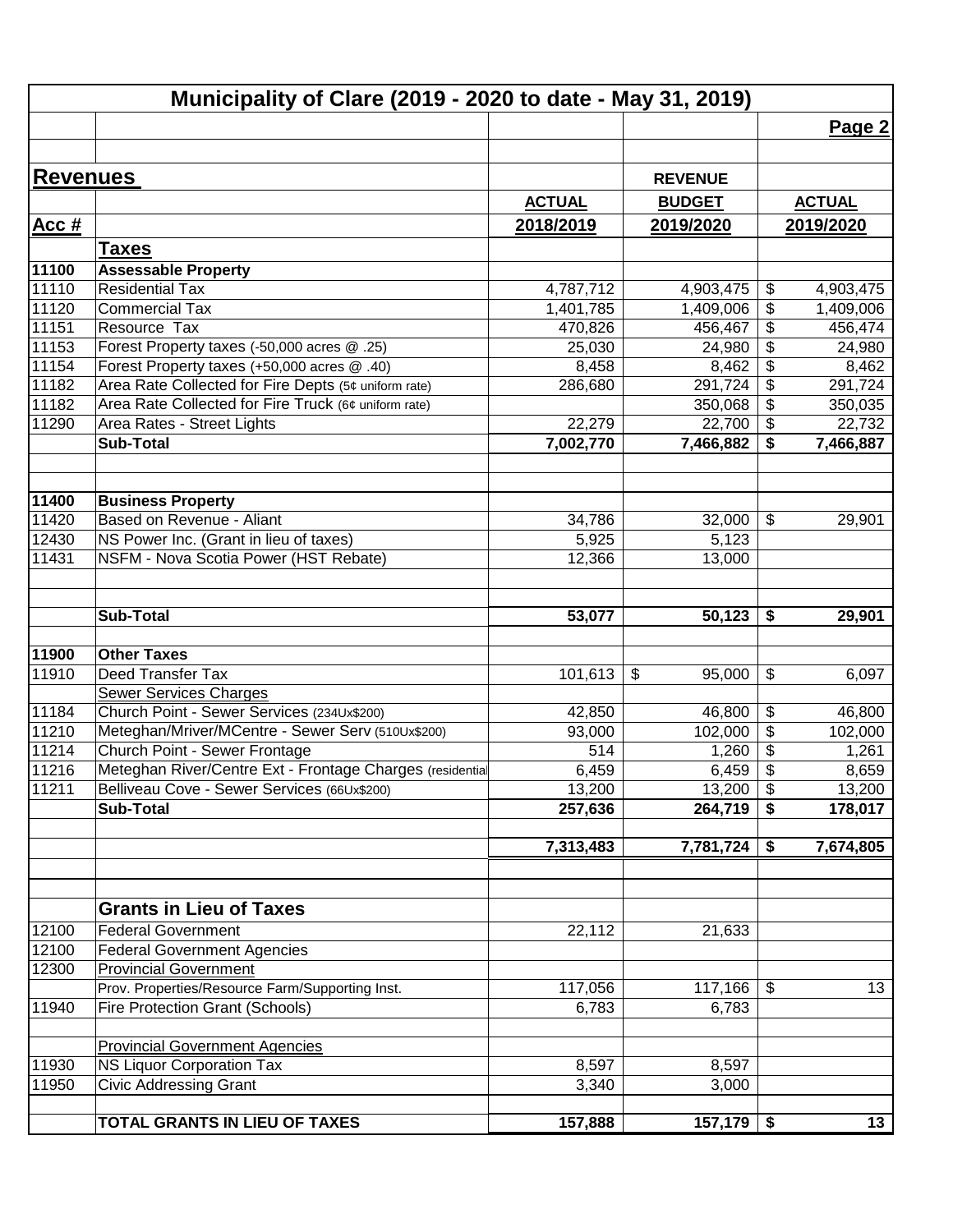|                 | Municipality of Clare (2019 - 2020 to date - May 31, 2019) |                                      |               |                           |               |                         |               |
|-----------------|------------------------------------------------------------|--------------------------------------|---------------|---------------------------|---------------|-------------------------|---------------|
|                 |                                                            |                                      |               |                           |               |                         | Page 3        |
| <b>Revenues</b> |                                                            |                                      |               |                           |               |                         |               |
|                 |                                                            |                                      | <b>ACTUAL</b> |                           | <b>BUDGET</b> |                         | <b>ACTUAL</b> |
| Acc $#$         |                                                            |                                      | 2018/2019     |                           | 2019/2020     |                         | 2019/2020     |
|                 |                                                            |                                      |               |                           |               |                         |               |
| 13000           | <b>Services Provided to Other Gov't</b>                    |                                      |               |                           |               |                         |               |
| 13340           | Landfill/Transfer Tipping Fees & White Goods               | \$                                   | 337,027       | \$                        | 321,636       | \$                      | 47,224        |
|                 | TOTAL SERVICES PROV.TO OTHER GOV'T                         | \$                                   | 337,027       | \$                        | 321,636       | \$                      | 47,224        |
| 15000           | <b>Other Revenue from Own Sources</b>                      |                                      |               |                           |               |                         |               |
| 15100           | <b>Building &amp; Development Permits</b>                  | \$                                   | 28,592        | \$                        | 30,000        | \$                      | 4,166         |
| 15105           | <b>Subdivision Application Fees</b>                        | \$                                   |               | \$                        |               |                         |               |
| 15108           | Dog Tags                                                   | \$                                   | 100           | \$                        | 50            | \$                      | 40            |
| 15200           | Fines (RCMP)                                               | \$                                   | 28,304        | \$                        | 30,000        | \$                      | 2,245         |
| 15301           | Rent - Clare Health Centre                                 | \$                                   | 263,674       | \$                        | 229,615       | \$                      | 55,768        |
| 15210           | Miscellaneous - CHC                                        | \$                                   | 1,268         | \$                        | 1,000         | \$                      | 135           |
| 15302           | Rent - Cultural Hub Culturel                               | \$                                   | 12,500        | \$                        | 12,000        | \$                      | 5,475         |
| 15400           | <b>Operational Grants (SWNDHA)</b>                         | \$                                   | 68,883        | \$                        | 84,014        | \$                      | 21,004        |
| 15304           | Clare Veteran Centre - Rentals                             | \$                                   | 10,250        | \$                        | 17,000        | \$                      | 2,045         |
| 15305           | Eco Park - Rent                                            | \$                                   | 21,889        | \$                        | 25,200        | \$                      | 6,300         |
| 15936           | EDEV - Eco Park Equipment Sale                             |                                      |               |                           |               |                         |               |
| 15500           | Return on Investments                                      | \$                                   | 35,888        | \$                        | 36,000        | \$                      | 1,715         |
| 15600           | Penalties and Interest on Taxes                            | \$                                   | 83,252        | \$                        | 85,000        | \$                      | 5,558         |
| 15932           | <b>Tax Sale Fees</b>                                       | \$                                   | 7,985         | \$                        | 7,500         |                         |               |
| 15928           | <b>Tent Rentals</b>                                        | \$                                   | 9,750         | \$                        | 7,000         |                         |               |
| 15930           | Miscellaneous                                              | \$                                   | 36,853        | \$                        | 7,500         | \$                      | 1,293         |
|                 |                                                            | \$                                   | 609,188       | \$                        | 571,879       | \$                      | 105,744       |
|                 | <b>Community Development</b>                               |                                      |               |                           |               |                         |               |
| 11199           | Clare 250                                                  | \$                                   | 116,130       | $\boldsymbol{\mathsf{S}}$ |               |                         |               |
| 11190           | Gran Fondo - Registrations                                 | \$                                   | 110,747       | $\boldsymbol{\mathsf{S}}$ | 102,000       | \$                      | 12,698        |
| 11191           | Gran Fondo - Sponsorship                                   | \$                                   | $21,352$ \$   |                           | $23,000$ \ \$ |                         | 8,600         |
| 11192           | Gran Fondo - Other Revenues                                | \$                                   | 25,003        | $\sqrt[6]{\frac{1}{2}}$   | 29,000        | $\sqrt[6]{\frac{1}{2}}$ |               |
|                 | -Total GranFondo Revenue                                   | \$                                   | 157,102       | €                         | 154,000       | $\overline{\mathbf{3}}$ | 21,298        |
|                 | <b>Total Tourism Revenue</b>                               | \$                                   | 35,999        | $\overline{\mathbf{S}}$   | 36,130        | $\sqrt[6]{\frac{1}{2}}$ | 4,900         |
|                 | <b>Total Recreation Revenue</b>                            | \$                                   | 21,798        | \$                        | 37,100        | $\overline{\mathbf{S}}$ | 2,560         |
|                 | <b>Total Community Development</b>                         | $\overline{\boldsymbol{\mathsf{s}}}$ | 331,029       | \$                        | 227,230       | \$                      | 28,758        |
|                 | TOTAL OTHER REVENUE FR OWN SOURCES                         | \$                                   | $940,217$ \$  |                           | 799,109       | \$                      | 134,502       |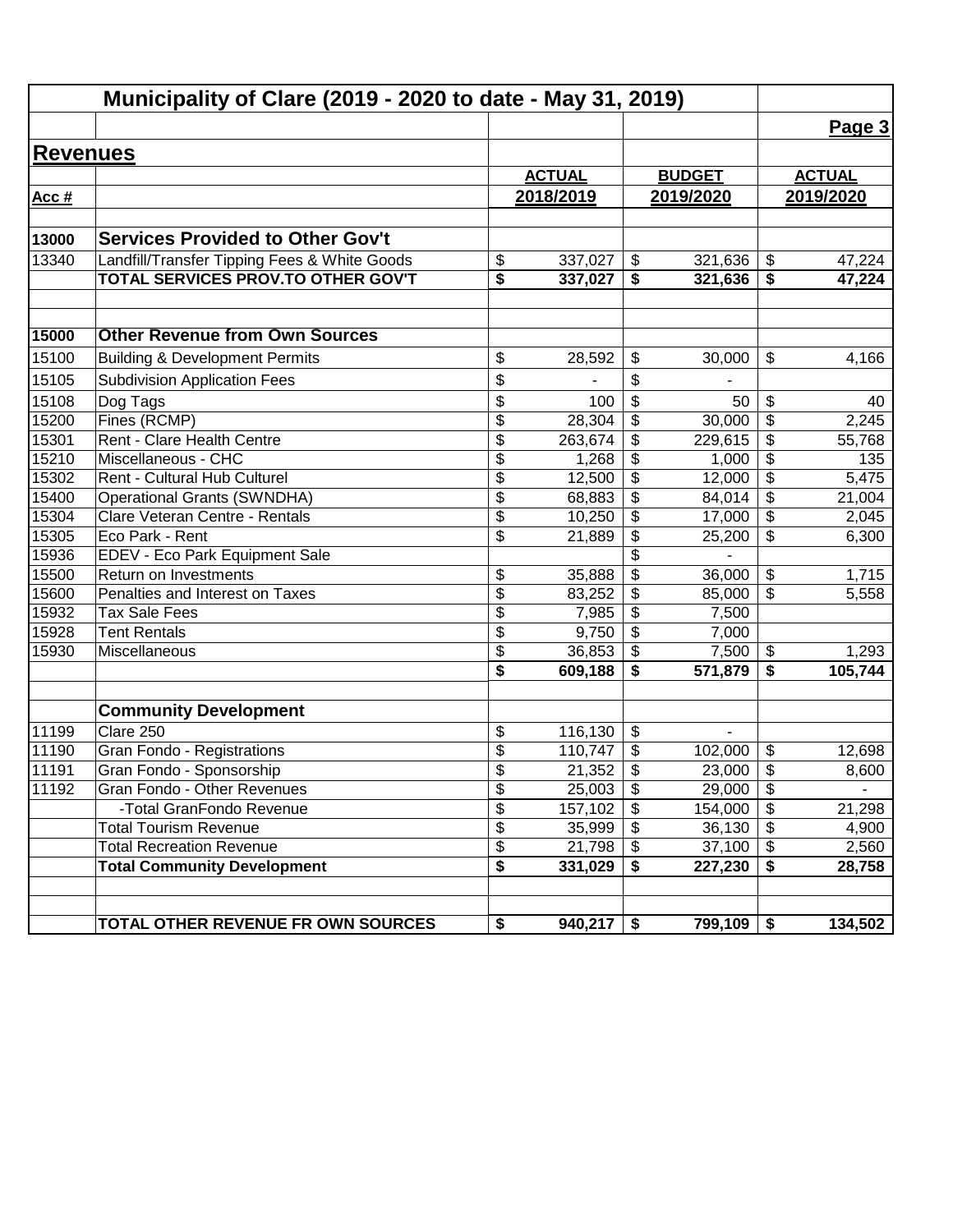|                 | Municipality of Clare (2019 - 2020 to date - May 31, 2019) |                            |                            |                            |
|-----------------|------------------------------------------------------------|----------------------------|----------------------------|----------------------------|
|                 |                                                            |                            |                            | Page 4                     |
| <b>Revenues</b> |                                                            |                            |                            |                            |
|                 |                                                            |                            |                            |                            |
|                 |                                                            |                            |                            |                            |
| ACC#            |                                                            | <b>ACTUAL</b><br>2018/2019 | <b>BUDGET</b><br>2019/2020 | <b>ACTUAL</b><br>2019/2020 |
|                 |                                                            |                            |                            |                            |
|                 | <b>Unconditional Transfers from Other Gov'ts</b>           |                            |                            |                            |
| 16281           | <b>Equalization Grant</b>                                  | \$<br>223,087              | \$<br>223,087              |                            |
| 12009           | EDI - Pilot Project                                        |                            |                            |                            |
| 12009           | PNS - Biligualism                                          | \$<br>40,000               | \$<br>135,000              |                            |
|                 | TOTAL UNCONDITIONAL TRANSFERS FR OTHER GOV'TS \$           | 263,087                    | 358,087                    | \$<br>$\blacksquare$       |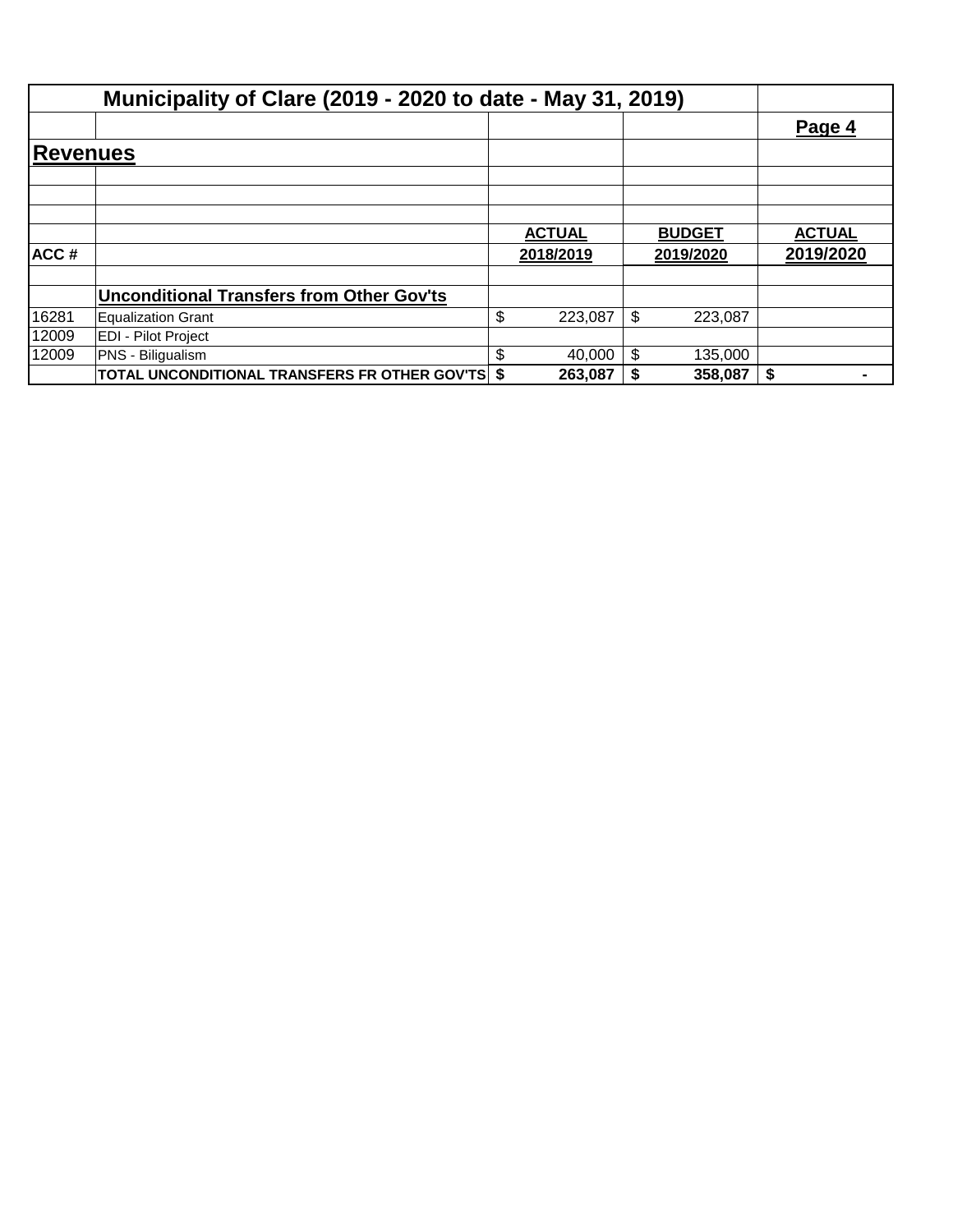| Municipality of Clare (2019 - 2020 to date - May 31, 2019) |                                                              |                          |                   |                                                                          |                   |                                                                  |                       |
|------------------------------------------------------------|--------------------------------------------------------------|--------------------------|-------------------|--------------------------------------------------------------------------|-------------------|------------------------------------------------------------------|-----------------------|
|                                                            | <b>Expenditures</b>                                          |                          |                   |                                                                          |                   |                                                                  | Page 5                |
| 21243                                                      | Low Income Exemptions & Appeals                              | \$                       | 93,600            | \$                                                                       | 225,000           | \$                                                               | 78,142                |
| 21244                                                      |                                                              |                          |                   |                                                                          |                   |                                                                  |                       |
|                                                            |                                                              |                          | <b>ACTUAL</b>     |                                                                          | <b>BUDGET</b>     |                                                                  | <b>ACTUAL</b>         |
| ACC#                                                       |                                                              |                          | 2018/2019         |                                                                          | 2019/2020         |                                                                  | 2019/2020             |
|                                                            | <b>GENERAL GOVERNMENT SERVICES</b>                           |                          |                   |                                                                          |                   |                                                                  |                       |
|                                                            | <b>Warden and Council</b>                                    |                          |                   |                                                                          |                   |                                                                  |                       |
| 21110                                                      | Council Honorarium                                           | \$                       | 171,589           | \$                                                                       | 194.228           | \$                                                               | 29,881                |
| 21111                                                      | Council - Mileage, & Conferences<br>Sub-Total                | \$<br>\$                 | 25,027<br>196,616 | $\overline{\boldsymbol{\theta}}$<br>$\overline{\boldsymbol{\mathsf{s}}}$ | 30,000<br>224,228 | $\overline{\mathcal{E}}$<br>$\overline{\boldsymbol{\mathsf{s}}}$ | 3,103<br>32,984       |
|                                                            |                                                              |                          |                   |                                                                          |                   |                                                                  |                       |
|                                                            | <b>Administration-Salaries</b>                               | \$                       | 299,581           | \$                                                                       | 397,817           | \$                                                               | 60,610                |
|                                                            | CAO / Assistant to the CAO /                                 |                          |                   |                                                                          |                   |                                                                  |                       |
|                                                            | Director of Finance/ Tax Clerk /                             |                          |                   |                                                                          |                   |                                                                  |                       |
|                                                            | Accounting Clerk / 2 Seasonal                                |                          |                   |                                                                          |                   |                                                                  |                       |
| 20020                                                      | <b>Administration-Other</b>                                  |                          |                   |                                                                          |                   |                                                                  | 4.186                 |
| 20030                                                      | C.P.P.<br>EI                                                 | \$<br>\$                 | 18,345<br>6,441   | \$<br>\$                                                                 | 19,968<br>6,840   | \$<br>\$                                                         | 1,420                 |
| 20040                                                      | <b>Pension Plan</b>                                          | \$                       | 19,005            | $\overline{\boldsymbol{\theta}}$                                         | 23,153            | \$                                                               | 3.287                 |
| 20060                                                      | Insurance                                                    | \$                       | 9,604             | \$                                                                       | 13,838            | \$                                                               | 1,998                 |
| 21112                                                      | Simultaneous Translation                                     | \$                       | 11,841            | \$                                                                       | 24,000            | \$                                                               | 1,537                 |
| 21113                                                      | <b>Translation of Documents</b>                              | \$                       |                   | \$                                                                       | 19,500            | \$                                                               | $\blacksquare$        |
| 21241                                                      | Clerk's Pension (Delphis until 1993)                         | \$                       | 730               | \$                                                                       | 1,000             | \$                                                               | $\blacksquare$        |
| 21309                                                      | EDI - Pilot Project Expense<br>IT Support / Procom & Hosting | \$<br>\$                 |                   | \$                                                                       |                   |                                                                  | $\blacksquare$        |
| 21242                                                      | IT Maintenance Contract                                      |                          | 26,619            | \$<br>\$                                                                 | 25,000            | \$                                                               | Capital               |
| 21282                                                      | Newsletter (4 publications)                                  | \$                       | 1,355             | \$                                                                       | 2,000             | \$                                                               | 652                   |
| 21283                                                      | Home Page\Production\Mun Website\U-Stream                    | \$                       | 1,602             | \$                                                                       | 4,500             | \$                                                               | 273                   |
| 21285                                                      | <b>General Repairs</b>                                       | \$                       | 11,721            | \$                                                                       | 5,000             | \$                                                               |                       |
| 21286                                                      | Lawn Maint / Snow Removal/ Landscaping                       | \$                       | 3,605             | \$                                                                       | 5,000             | \$                                                               | 344                   |
| 21288                                                      | Janitor salaries                                             | \$                       | 11,330            | \$                                                                       | 12,511            | \$                                                               | 1,823                 |
| 21289                                                      | <b>Heating fuel</b>                                          | \$                       | 8,506             | \$                                                                       | 9,000             | $\overline{\$}$                                                  | $\overline{1,}175$    |
| 21290<br>21291                                             | Postage<br>Supplies                                          | \$<br>\$                 | 19,923<br>11,778  | \$<br>\$                                                                 | 21,000<br>12,000  | \$<br>$\overline{\$}$                                            | 10,555<br>3,612       |
| 21293                                                      | Solicitor                                                    | \$                       | 9,474             | \$                                                                       | 13,000            | \$                                                               | $\blacksquare$        |
| 21294                                                      | <b>Promotional Materials/Advertising</b>                     | \$                       | 8,105             | \$                                                                       | 5,000             | \$                                                               | $\blacksquare$        |
| 21295                                                      | Hvdro                                                        | \$                       | 10,402            | $\overline{\mathbf{S}}$                                                  | 11,000            | \$                                                               | 1,491                 |
| 21296                                                      | <b>Equipment Rental</b>                                      | \$                       | 8,232             | \$                                                                       | 9,000             | \$                                                               | 1,539                 |
| 21297                                                      | Advertising                                                  | \$                       | 5,508             | \$                                                                       | 5,500             | \$                                                               | 626                   |
| 21298                                                      | Telephone/Fax/Internet                                       | \$                       | 9,795             | \$                                                                       | 10,500            | $\overline{\$}$                                                  | 1,588                 |
| 21299<br>21300                                             | Auditors<br>Tax Sale Expense                                 | \$<br>\$                 | 33,756<br>6,358   | \$<br>\$                                                                 | 36,000<br>7,500   | \$<br>$\overline{\$}$                                            | $\blacksquare$<br>436 |
| 21301                                                      | Workmen's Compensation                                       | \$                       | 4,696             | \$                                                                       | 4,842             | $\overline{\$}$                                                  | 847                   |
| 21303                                                      | Briefs/Presentations/Speeches                                | \$                       | $\blacksquare$    | \$                                                                       | 1,500             | $\overline{\mathbf{e}}$                                          | $\blacksquare$        |
| 21304                                                      | NSFM (membership)                                            | \$                       | 5,209             | \$                                                                       | 5,500             | $\overline{\mathbf{e}}$                                          | $\blacksquare$        |
| 21305                                                      | FCM (membership)                                             | \$                       | 1,808             | $\overline{\mathbf{e}}$                                                  | 1,831             | \$                                                               | 1,660                 |
| 21306                                                      | AMA (membership)                                             | \$                       | 1,048             | \$                                                                       | 688               | $\overline{\mathcal{E}}$                                         | 688                   |
| 21308<br>21309                                             | <b>Banking Fees &amp; Debit</b><br>Misc                      | \$<br>$\overline{\$}$    | 7,370<br>5,660    | \$<br>$\overline{\$}$                                                    | 8,000<br>6,000    | \$<br>$\overline{\$}$                                            | 1,204<br>1,946        |
| 21311                                                      | Office Equipment & Small Furniture                           | \$                       | 11,220            | \$                                                                       | 2,500             | $\overline{\$}$                                                  |                       |
| 21312                                                      | <b>Special Events</b>                                        | \$                       | 5,572             | $\overline{\boldsymbol{\epsilon}}$                                       | 6,000             | $\overline{\$}$                                                  | 1,332                 |
| 21314                                                      | US Exchange                                                  | $\overline{\mathcal{E}}$ | (1, 150)          | $\overline{\mathbf{S}}$                                                  | $\blacksquare$    | \$                                                               | (193)                 |
| 21248                                                      | <b>Assessment Services</b>                                   | \$                       | 252,765           | \$                                                                       | 255,932           | \$                                                               | 63,983                |
| 21910                                                      | Election/Plebiscite/Boundary Review/other                    | \$                       | 9,057             | \$                                                                       | 5,000             | $\overline{\mathbf{e}}$                                          |                       |
| 21920                                                      | Mileage/ Training / Conferences                              | \$                       | 16,447            | \$                                                                       | 23,000            | \$                                                               | 4,589                 |
| 21930<br>21950                                             | Insurance (Property/Liability)                               | $\overline{\$}$          | 36,789            | $\overline{\mathbf{e}}$                                                  | 31,757            | $\overline{\$}$<br>\$                                            | 31,756                |
|                                                            | <b>Grants to Organizations</b><br>Internet Project           | \$                       | 31,332            | \$<br>\$                                                                 | 40,000<br>20,642  |                                                                  | 771                   |
|                                                            | <b>HR Policies Manual Update</b>                             | \$                       | 15,030            | \$                                                                       |                   | \$                                                               |                       |
|                                                            |                                                              |                          |                   |                                                                          |                   |                                                                  |                       |
|                                                            | Sub-Total                                                    | \$                       | 956,469           | \$                                                                       | 1,112,819         | \$                                                               | 205,733               |
|                                                            |                                                              |                          |                   |                                                                          |                   |                                                                  |                       |
|                                                            | TOTAL GENERAL GOVERNMENT SERVICES                            | \$                       | 1,153,085         | \$                                                                       | 1,337,047         | \$                                                               | 238,716               |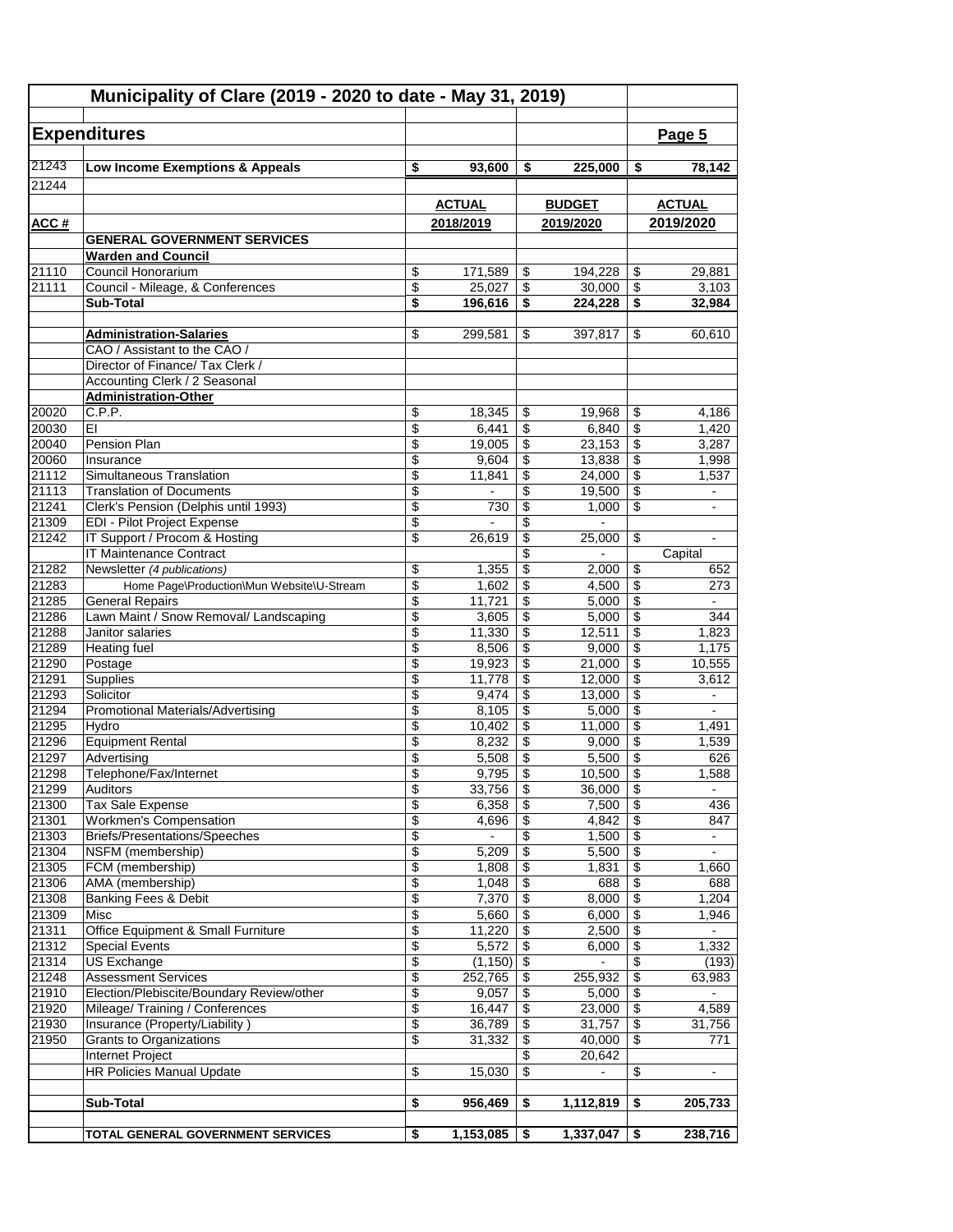| Municipality of Clare (2019 - 2020 to date - May 31, 2019) |                                                                 |                                |                  |                          |                   |          |                |
|------------------------------------------------------------|-----------------------------------------------------------------|--------------------------------|------------------|--------------------------|-------------------|----------|----------------|
|                                                            |                                                                 |                                |                  |                          |                   |          | Page 6         |
|                                                            | <b>Expenditures</b>                                             |                                |                  |                          |                   |          |                |
|                                                            |                                                                 |                                |                  |                          |                   |          |                |
|                                                            | <b>PROTECTIVE SERVICES</b>                                      |                                |                  |                          |                   |          |                |
|                                                            |                                                                 |                                | <b>ACTUAL</b>    |                          | <b>BUDGET</b>     |          | <b>ACTUAL</b>  |
| ACC#                                                       |                                                                 |                                | 2018/2019        |                          | 2019/2020         |          | 2019/2020      |
|                                                            |                                                                 |                                |                  |                          |                   |          |                |
| 22120                                                      | <b>RCMP Administration</b><br>RCMP Costs (7 members)            | \$                             | 1,101,632        | \$                       | 1,115,953         |          | 278,144        |
| 22121                                                      | <b>Prosecution Services</b>                                     | \$                             | 10,013           | \$                       | 13.500            | \$<br>\$ |                |
| 22130                                                      | <b>DNA Testing</b>                                              | \$                             | 4,714            | \$                       | 7,000             | \$       |                |
|                                                            | <b>Total RCMP</b>                                               | \$                             | 1,116,359        | \$                       | 1,136,453         | \$       | 278,144        |
|                                                            |                                                                 |                                |                  |                          |                   |          |                |
|                                                            |                                                                 |                                |                  |                          |                   |          |                |
| 22310                                                      | <b>Corrections</b>                                              | \$                             | 120,586          | \$                       | 119,885           | \$       | 29,971         |
|                                                            | <b>Total Jails</b>                                              | \$                             | 120,586          | \$                       | 119,885           | \$       | 29,971         |
|                                                            |                                                                 |                                |                  |                          |                   |          |                |
|                                                            | <b>Other Law Enforcement</b>                                    |                                |                  |                          |                   |          |                |
| 22290                                                      | <b>By-Law Enforcement</b>                                       | \$                             | ۰.               | \$                       | 1,000             | \$       | $\blacksquare$ |
| 22990                                                      | <b>Unsightly Premises</b>                                       | \$                             | 730              | \$                       | 1,000             | \$       | $\blacksquare$ |
| 22930                                                      | <b>Animal Control</b>                                           | \$                             | 21,600           | \$                       | 21,600            | \$       | 5,400          |
|                                                            | <b>Total Other Law Enforcement</b>                              | \$                             | 22,330           |                          | 23,600            | \$       | 5,400          |
|                                                            |                                                                 |                                |                  |                          |                   |          |                |
|                                                            | <b>Fire Departments</b>                                         |                                |                  |                          |                   |          |                |
| 22400                                                      | Fire Departments - General Operations                           | \$                             | 269,509          | \$                       | 260,956           | \$       | 268,969        |
| 22404                                                      | Level I - Training                                              | $\overline{\mathbf{3}}$        | 4,950            | \$                       | 5,000             | \$       |                |
| 22405                                                      | Fire Dept - Members Appreciation                                | \$                             | 4,846            | \$                       | 5,000             | \$       | 4,450          |
| 22403                                                      | Fire Dept - Assessment                                          | \$                             | 19,599           | \$                       | 5,000             | \$       | 5,091          |
|                                                            | St-Bernard Building Int.-Short and Long Term Debt               |                                |                  | \$                       | 18,540            | \$       |                |
| 22401                                                      | Fire Department (Shared Services)<br>Sub Total Fire Departments | \$<br>$\overline{\mathcal{E}}$ | 5,864<br>304,768 | \$<br>\$                 | 14,400<br>308,896 | \$<br>\$ | 278,511        |
| 22402                                                      | New Capital Purchases from Area Rate                            | \$                             | 109,299          | \$                       | 123,293           | \$       | $\blacksquare$ |
|                                                            | Equipment Purchase as per Vehicle Assessment                    |                                |                  | \$                       | 350,000           | \$       |                |
|                                                            | Principal on Municipal Capital Loan                             | \$                             | 103,453          | \$                       | 100,000           | \$       |                |
| 29000                                                      | Fire Dept Int.-Short and Long Term Debt                         | \$                             | 20,595           | \$                       | 15,166            | \$       | 7,885          |
|                                                            | <b>Total - Fire Departments</b>                                 | \$                             | 538,115          | \$                       | 897,355           | \$       | 286,396        |
|                                                            |                                                                 |                                |                  |                          |                   |          |                |
|                                                            |                                                                 |                                |                  |                          |                   |          |                |
| 22510                                                      | <b>EMO &amp; Other</b><br>EMO Operations, etc                   | \$                             | 4,858            | \$                       | 10,000            | \$       | 564            |
| 22511                                                      | <b>Clare Search and Rescue</b>                                  | \$                             | 5,000            | \$                       | 5,000             | \$       | 5,000          |
| 22515                                                      | Signage                                                         | \$                             | 939              | $\overline{\mathcal{L}}$ | 5,500             |          |                |
| 22520                                                      | 911 Civic Numbering                                             | \$                             | $\sim$           | \$                       | 1,000             | -\$      | $\blacksquare$ |
|                                                            | <b>Total - EMO</b>                                              | \$                             | 10,797           | S.                       | 21,500            | - \$     | 5,564          |
|                                                            |                                                                 |                                |                  |                          |                   |          |                |
|                                                            | <b>Building Inspections &amp;</b>                               |                                |                  |                          |                   |          |                |
|                                                            | <b>Development Officer</b>                                      |                                |                  |                          |                   |          |                |
| 22292                                                      | Salaries (2)                                                    | \$                             | 110,860          | \$                       | 117,094           | \$       | 17,782         |
| 22293                                                      | <b>CPP</b>                                                      | \$                             | 4,914            | \$                       | 5,204             | \$       | 852            |
| 22294                                                      | EI                                                              | \$                             | $2,336$ \$       |                          | 2,375             | \$       | 403            |
| 22295                                                      | Pension                                                         | \$                             |                  |                          | 7,164             | \$       | 1,088          |
| 22296                                                      | Health Insurance                                                | \$                             | 4,372            | \$                       | 4,477             | \$       | 691            |
| 22291                                                      | <b>Workers Comp</b>                                             | \$                             | 1,758            | \$                       | 1,677             | \$       | 265            |
| 22298<br>22299                                             | <b>Conventions &amp; Training</b><br>Supplies                   | \$<br>\$                       | 24,361<br>4,702  | \$<br>\$                 | 28,000<br>5,000   | \$<br>\$ | 8,237<br>1,024 |
| 22300                                                      | <b>Truck Repairs &amp; Gas</b>                                  | \$                             | 3,797            | \$                       | 6,000             | \$       | 567            |
|                                                            | <b>Total Building Inspections</b>                               | \$                             | 163,882          | \$                       | 176,991           | \$       | 30,909         |
|                                                            |                                                                 |                                |                  |                          |                   |          |                |
|                                                            |                                                                 |                                |                  |                          |                   |          |                |
| 22910                                                      | Security for Seniors                                            | \$                             | 37,054           | \$                       | 37,869            | \$       | 37,869         |
|                                                            | <b>Total Security for Seniors</b>                               | \$                             | 37,054           | \$                       | 37,869            | \$       | 37,869         |
|                                                            |                                                                 |                                |                  |                          |                   |          |                |
|                                                            | <b>TOTAL PROTECTIVE SERVICES</b>                                |                                | \$2,009,123      |                          | \$2,413,653       |          | \$674,252      |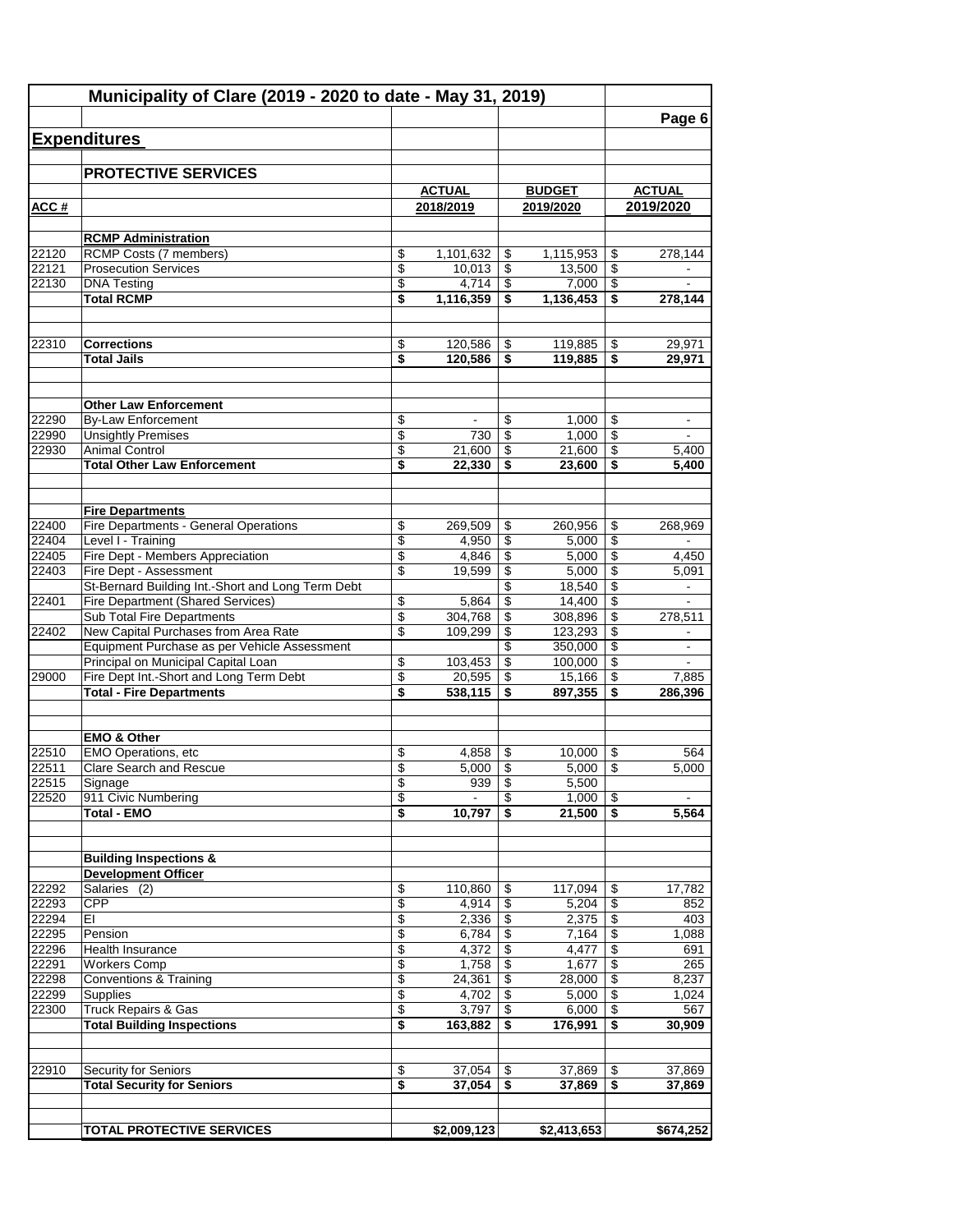|       | Municipality of Clare (2019 - 2020 to date - May 31, 2019) |               |                         |               |                                |
|-------|------------------------------------------------------------|---------------|-------------------------|---------------|--------------------------------|
|       |                                                            |               |                         |               | Page 7                         |
|       | <b>Expenditures</b>                                        |               |                         |               |                                |
|       |                                                            |               |                         |               |                                |
|       | <b>TRANSPORTATION SERVICES</b>                             |               |                         |               |                                |
|       |                                                            |               |                         |               |                                |
|       |                                                            | <b>ACTUAL</b> |                         | <b>BUDGET</b> | <b>ACTUAL</b>                  |
| Acct# |                                                            | 2018/2019     |                         | 2019/2020     | 2019/2020                      |
|       | <b>Public Transit</b>                                      |               |                         |               |                                |
| 23500 | Transport de Clare                                         | \$<br>23,000  | $\mathfrak{P}$          | 25,000        | \$<br>25,000                   |
|       | <b>Sub-Total</b>                                           | \$<br>23,000  | \$                      | 25,000        | \$<br>25,000                   |
|       |                                                            |               |                         |               |                                |
|       | <b>Sidewalks/Street Lights/Roads</b>                       |               |                         |               |                                |
| 23230 | <b>Repairs to Sidewalks</b>                                | \$<br>156     | $\sqrt[6]{\frac{1}{2}}$ | 500           | \$<br>$\overline{\phantom{a}}$ |
| 23232 | Sidewalks - Snow Removal                                   | \$<br>41,820  | \$                      | 43,911        | \$<br>$\blacksquare$           |
| 23250 | <b>Street Lights Area Rate</b>                             | \$<br>18,748  | \$                      | 22,700        | \$<br>245                      |
| 23240 | Engineering roads                                          | \$            | \$                      |               |                                |
| 23244 | Community Cleanup Program - (\$150/km)                     | \$<br>9,213   | \$                      | 10,000        | \$<br>6,751                    |
|       | <b>Sub-Total</b>                                           | \$<br>69,938  | \$                      | 77,111        | \$<br>6,997                    |
|       |                                                            |               |                         |               |                                |
|       | <b>TOTAL TRANSP. SERVICES</b>                              | \$<br>92,938  | \$                      | 102,111       | \$<br>31,997                   |
|       |                                                            |               |                         |               |                                |
|       |                                                            |               |                         |               |                                |
|       | <b>DEBT CHARGES</b>                                        |               |                         |               |                                |
| 28995 | Principal-CHC Loan (Yr.11 of 20)                           | \$<br>125,000 | \$                      | 125,000       |                                |
| 28995 | Principal - Fire Dept Loan (Yr 6 of 15)                    | \$<br>53,333  | \$                      | 53,333        | \$<br>53,333                   |
| 28995 | Principal -St-Bernard Firehall Loan (Yr 1 of 20)           |               |                         | 28,851        | \$<br>28,251                   |
|       | <b>TOTAL PRINCIPAL DEBT CHARGES</b>                        | \$<br>178,333 | \$                      | 207,184       | \$<br>81,584                   |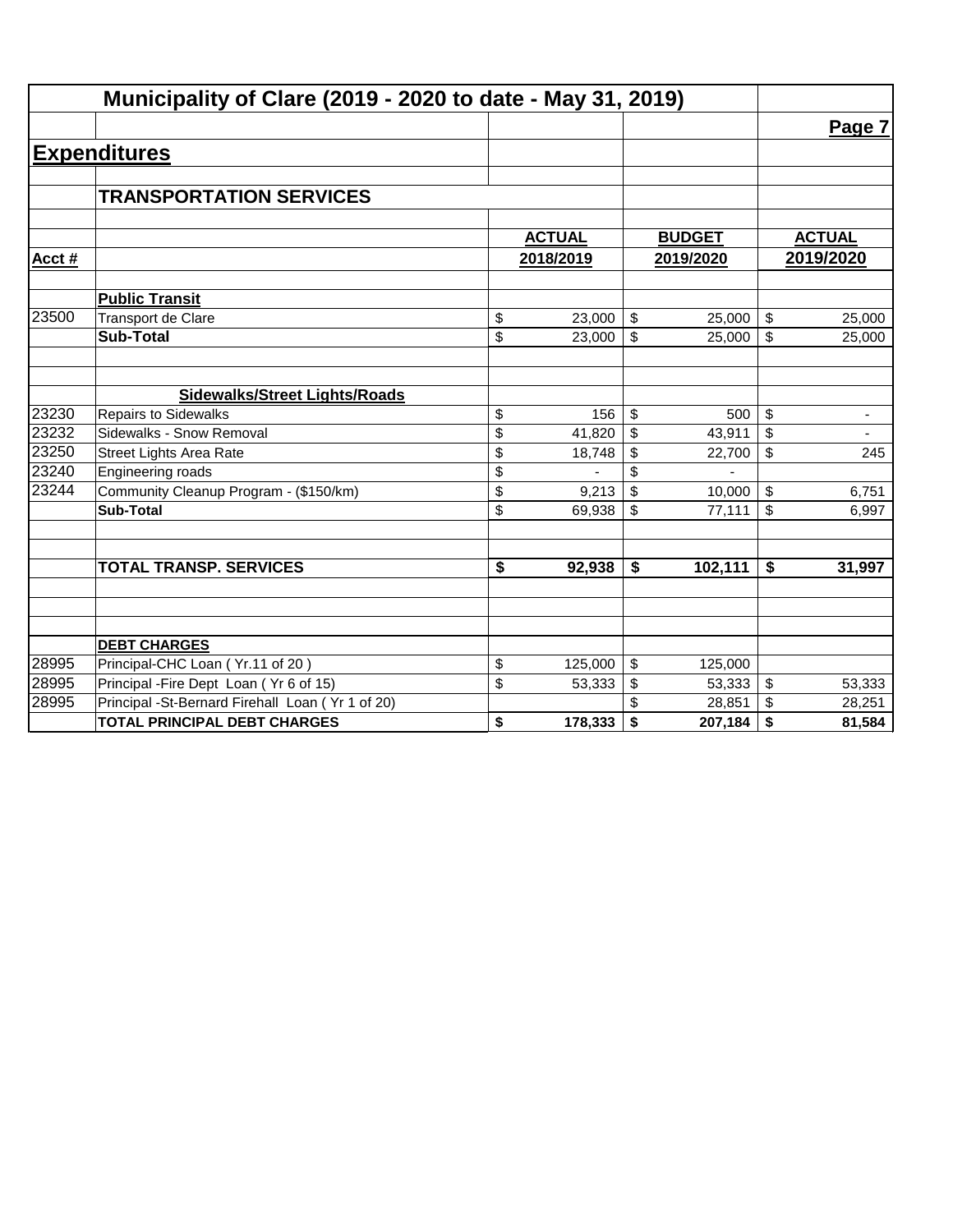|       | Municipality of Clare (2019 - 2020 to date - May 31, 2019) |               |                                  |               |                          |               |
|-------|------------------------------------------------------------|---------------|----------------------------------|---------------|--------------------------|---------------|
|       |                                                            |               |                                  |               |                          |               |
|       |                                                            |               |                                  |               |                          | Page 8        |
|       | <b>Expenditures</b>                                        |               |                                  |               |                          |               |
|       |                                                            |               |                                  |               |                          |               |
|       |                                                            | <b>ACTUAL</b> |                                  | <b>BUDGET</b> |                          | <b>ACTUAL</b> |
| Acc#  | <b>ENVIRONMENTAL HEALTH SERVICES</b>                       | 2018/2019     |                                  | 2019/2020     |                          | 2019/2020     |
|       | <b>Sewer - General Operations</b>                          |               |                                  |               |                          |               |
| 24200 | <b>Training and Conferences</b>                            | \$<br>2,874   | $\frac{1}{2}$                    | 3,500         | \$                       | 1,945         |
| 24210 | Wages - 2 FTE                                              | \$<br>80,316  | \$                               | 81,047        | \$                       | 9,189         |
| 24216 | CPP                                                        | \$<br>3,672   | \$                               | 3,776         | \$                       | 427           |
| 24217 | EI                                                         | \$<br>1,823   | \$                               | 1,797         | \$                       | 208           |
| 24218 | Pension Plan                                               | \$<br>3,756   | \$                               | 4,669         | \$                       | 588           |
| 24219 | Group Insurance                                            | \$<br>2,681   | $\overline{\boldsymbol{\theta}}$ | 2,756         | $\overline{\mathcal{G}}$ | 423           |
| 24222 | <b>Workers Comp</b>                                        | \$<br>1,292   | \$                               | 1,208         | \$                       | 137           |
| 24221 | Truck Maintenance, & Gas                                   | \$<br>6,715   | $\overline{\mathbf{S}}$          | 7,845         | \$                       | 1,459         |
| 24223 | Public Works Garage (Belliveau Cove)                       | \$<br>4,162   | $\overline{\mathbf{S}}$          | 7,000         | \$                       | 20            |
| 24295 | Snow Removal (all locations)                               | \$<br>1,631   | $\overline{\mathbf{S}}$          | 3,300         | \$                       |               |
|       | <b>Sub-Total Sewer - General Operations</b>                | \$<br>108,923 | \$                               | 116,897       | \$                       | 14,398        |
|       |                                                            |               |                                  |               |                          |               |
|       | <b>Sewage Treatment Plant Operations</b>                   |               |                                  |               |                          |               |
|       | Meteghan                                                   |               |                                  |               |                          |               |
| 24211 | Sewer Hydro                                                | \$<br>17,276  | \$                               | 18,500        | \$                       | 914           |
| 24212 | Supplies & Repairs                                         | \$<br>17,689  | $\boldsymbol{\mathsf{S}}$        | 14,300        | \$                       | 703           |
| 24214 | Testing                                                    | \$<br>2,056   | \$                               | 2,500         | $\overline{\$}$          | 369           |
|       | <b>Sub-Total Meteghan</b>                                  | \$<br>37,020  | \$                               | 35,300        | \$                       | 1,986         |
|       |                                                            |               |                                  |               |                          |               |
|       | <b>Sewage Treatment Plant Operations</b>                   |               |                                  |               |                          |               |
|       | <b>Church Point</b>                                        |               |                                  |               |                          |               |
| 24241 | Hydro                                                      | \$<br>8,542   | \$                               | 9,500         | \$                       |               |
| 24242 | Supplies & Repairs                                         | \$<br>5,297   | \$                               | 6,150         | \$                       | 469           |
| 24244 | Testing                                                    | \$<br>2,056   | \$                               | 2,500         | \$                       | 369           |
|       | <b>Sub-Total Church Point</b>                              | \$<br>15,895  | \$                               | 18,150        | \$                       | 838           |
|       |                                                            |               |                                  |               |                          |               |
|       | <b>Belliveau Cove</b>                                      |               |                                  |               |                          |               |
| 24290 | Hydro                                                      | \$<br>7,539   | \$                               | 7,800         | \$                       | 1,408         |
| 24291 | Supplies & Repairs                                         | \$<br>9,527   | $\boldsymbol{\mathsf{S}}$        | 7,650         | \$                       | 958           |
| 24292 | Testing                                                    | \$<br>2,056   |                                  | 2,500         |                          | 369           |
|       | <b>Sub-Total Belliveau Cove</b>                            | \$<br>19,121  | \$<br>\$                         | 17,950        | \$<br>\$                 | 2,735         |
|       |                                                            |               |                                  |               |                          |               |
| 24201 | Insurance - Sewer Systems                                  | \$<br>3,663   | \$                               | 8,624         | \$                       | 8,624         |
|       | <b>Sub-Total Insurance</b>                                 | \$<br>3,663   | \$                               | 8,624         | \$                       | 8,624         |
|       |                                                            |               |                                  |               |                          |               |
|       | <b>TOTAL SEWER COSTS</b>                                   | \$<br>184,622 | \$                               | 196,921       | \$                       | 28,581        |
|       |                                                            |               |                                  |               |                          |               |
|       |                                                            |               |                                  |               |                          |               |
|       |                                                            |               |                                  |               |                          |               |
|       |                                                            |               |                                  |               |                          |               |
|       |                                                            |               |                                  |               |                          |               |
|       |                                                            |               |                                  |               |                          |               |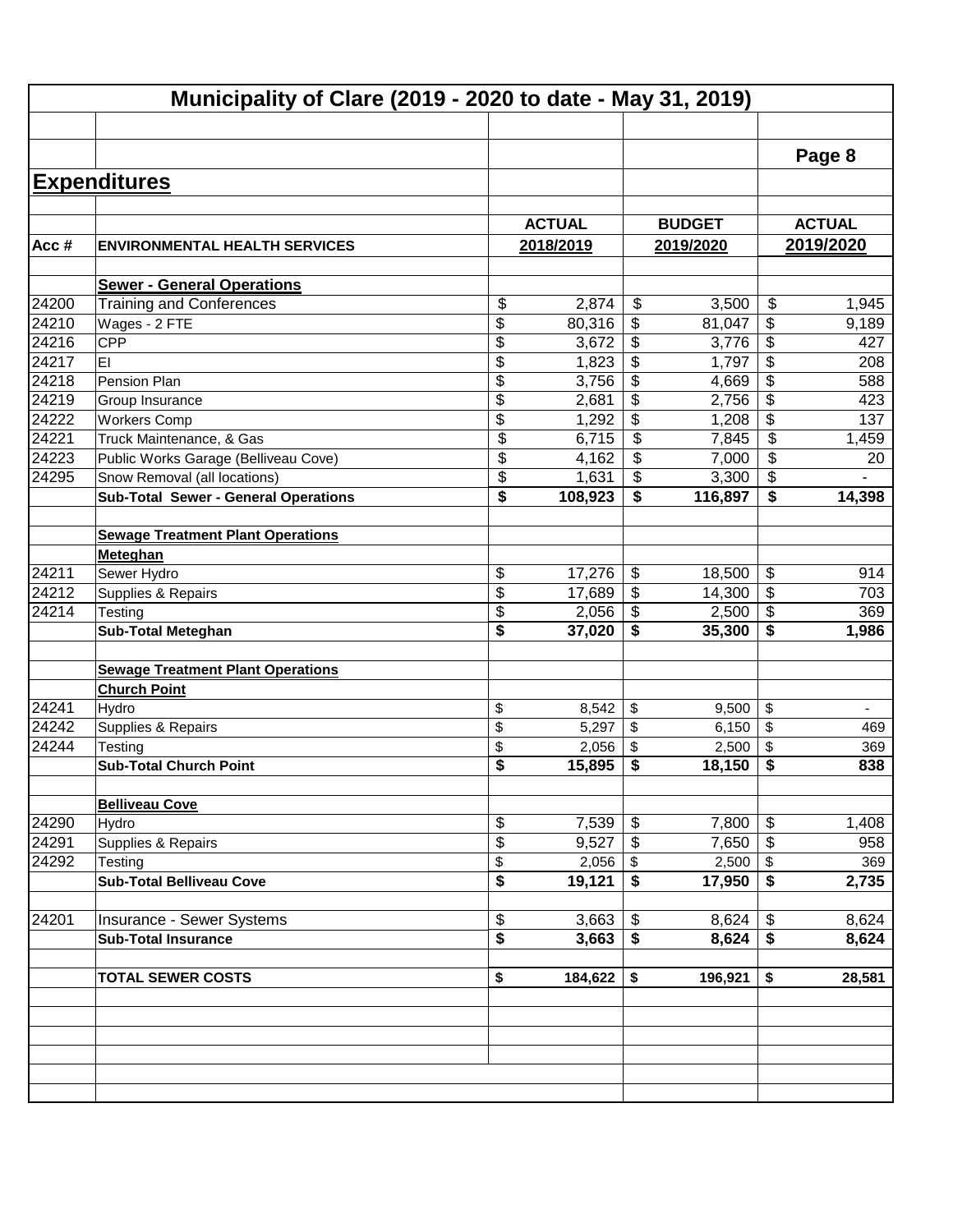|       | Municipality of Clare (2019 - 2020 to date - May 31, 2019) |                 |               |                          |               |                           |               |  |  |  |  |
|-------|------------------------------------------------------------|-----------------|---------------|--------------------------|---------------|---------------------------|---------------|--|--|--|--|
|       |                                                            |                 |               |                          |               |                           | Page 9        |  |  |  |  |
|       | <b>ENVIRONMENTAL HEALTH SERVICES - CONT'D</b>              |                 |               |                          |               |                           |               |  |  |  |  |
|       |                                                            |                 |               |                          |               |                           |               |  |  |  |  |
|       | <b>Expenditures</b>                                        |                 |               |                          |               |                           |               |  |  |  |  |
|       |                                                            |                 |               |                          |               |                           |               |  |  |  |  |
|       |                                                            |                 | <b>ACTUAL</b> |                          | <b>BUDGET</b> |                           | <b>ACTUAL</b> |  |  |  |  |
| Acc#  | <b>SOLID WASTE SERVICES</b>                                |                 | 2018/2019     |                          | 2019/2020     |                           | 2019/2020     |  |  |  |  |
|       |                                                            |                 |               |                          |               |                           |               |  |  |  |  |
|       | Garbage/Collection\Tipping Fees/Other                      |                 |               |                          |               |                           |               |  |  |  |  |
| 24320 | Garbage & Waste Collections                                | \$              | 438,543       | \$                       | 460,471       | \$                        | 74,873        |  |  |  |  |
| 24300 | <b>Transfer Station Operations</b>                         | $\overline{\$}$ | 36,216        | \$                       | 59,500        | \$                        | 4,325         |  |  |  |  |
| 24301 | <b>Landfill Closure</b>                                    | $\overline{\$}$ | 42,883        | \$                       | 47,700        | $\overline{\$}$           |               |  |  |  |  |
| 24321 | Recycling - Tipping Fees (Blue Bags)                       | $\overline{\$}$ | 103,930       | \$                       | 105,000       | $\overline{\$}$           | 14,838        |  |  |  |  |
| 24322 | <b>Organic Tipping Fees</b>                                | $\overline{\$}$ | 65,961        | $\overline{\mathcal{S}}$ | 70,000        | $\overline{\mathfrak{s}}$ | 11,114        |  |  |  |  |
| 24304 | Queens Tipping Fees (\$102.26)                             | \$              | 347,368       | \$                       | 355,000       | \$                        | 60,756        |  |  |  |  |
| 24342 | Solid Waste Schedules, Green Carts, etc                    | \$              | 9,464         | \$                       | 10,000        | \$                        |               |  |  |  |  |
| 24340 | Landfill Wages (3)                                         | $\overline{\$}$ | 133,783       | \$                       | 140,591       | \$                        | 20,391        |  |  |  |  |
| 24343 | <b>CPP</b>                                                 | \$              | 6,065         | \$                       | 6,266         | \$                        | 944           |  |  |  |  |
| 24344 | EI                                                         | \$              | 3,089         | \$                       | 3,238         | \$                        | 463           |  |  |  |  |
| 24345 | Pension Plan                                               | \$              | 7,315         | \$                       | 8,313         | \$                        | 1,195         |  |  |  |  |
| 24346 | <b>Health Insurance</b>                                    | \$              | 1,419         | \$                       | 1,453         | \$                        | 227           |  |  |  |  |
| 24347 | <b>Workers Comp</b>                                        | \$              | 2,151         | \$                       | 2,292         | \$                        | 304           |  |  |  |  |
| 24348 | Property Insurance                                         | \$              | 2,502         | \$                       | 3,013         | \$                        | 3,013         |  |  |  |  |
| 24341 | Waste Check (Administration)                               | \$              | 23,433        | \$                       | 23,433        | \$                        | 5,847         |  |  |  |  |
| 24303 | Illegal Dump Clean-Up                                      | \$              | 600           | \$                       | 4,500         | \$                        |               |  |  |  |  |
| 24349 | Miscellaneous                                              | \$              |               |                          |               |                           |               |  |  |  |  |
|       | <b>Sub-Total Garbage</b>                                   | \$              | 1,224,723     | \$                       | 1,300,769     | \$                        | 198,290       |  |  |  |  |
|       |                                                            |                 |               |                          |               |                           |               |  |  |  |  |
|       |                                                            |                 |               |                          |               |                           |               |  |  |  |  |
|       | <b>Total Garbage/Recycling</b>                             | \$              | 1,224,723     | \$                       | 1,300,769     | \$                        | 198,290       |  |  |  |  |
|       |                                                            |                 |               |                          |               |                           |               |  |  |  |  |
|       | TOTAL ENVIRONMENTAL HEALTH                                 | \$              | 1,409,345     | \$                       | 1,497,690     | \$                        | 226,871       |  |  |  |  |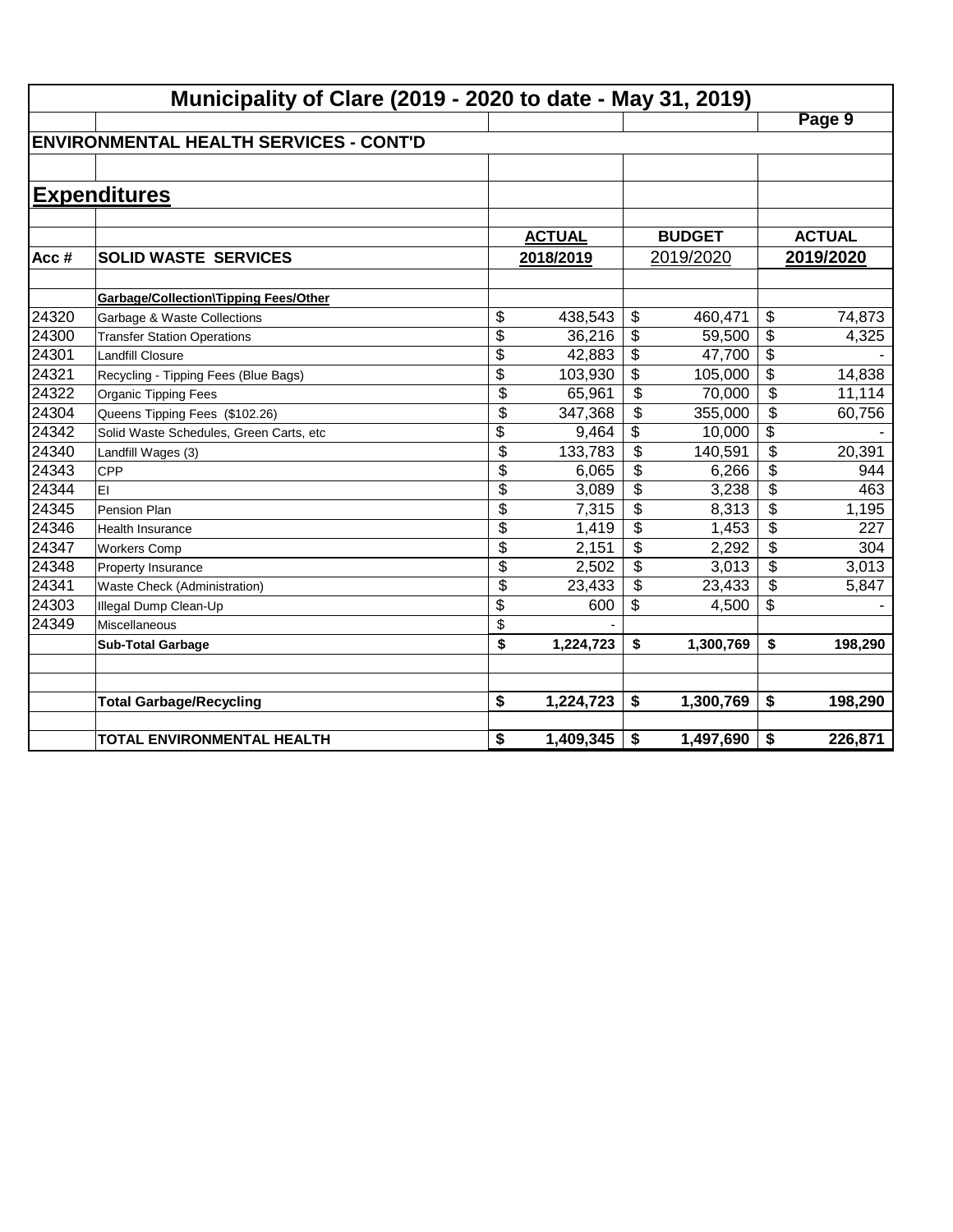|             | Municipality of Clare (2019 - 2020 to date - May 31, 2019) |               |                                      |                                         |
|-------------|------------------------------------------------------------|---------------|--------------------------------------|-----------------------------------------|
|             |                                                            |               |                                      | <b>Page 10</b>                          |
|             | <b>Expenditures</b>                                        |               |                                      |                                         |
|             |                                                            |               |                                      |                                         |
|             |                                                            |               |                                      |                                         |
|             |                                                            | <b>ACTUAL</b> | <b>BUDGET</b>                        | <b>ACTUAL</b>                           |
| <b>ACC#</b> |                                                            | 2018/2019     | 2019/2020                            | 2019/2020                               |
|             | <b>Public Health Services</b>                              |               |                                      |                                         |
|             | Clare Health Centre                                        |               |                                      |                                         |
| 25500       | Adm(Manager/Secretaries/Patient Attendants/Cleaners)       | 306989        | $\boldsymbol{\mathsf{S}}$<br>354,551 | \$<br>47,772                            |
| 25502       | <b>CPP</b>                                                 | 12830         | \$<br>14,216                         | \$<br>2,150                             |
| 25503       | EI                                                         | 6680          | $\boldsymbol{\mathsf{S}}$<br>6,859   | \$<br>1,084                             |
| 25504       | Pension                                                    | 12062         | $\boldsymbol{\mathsf{S}}$<br>12,328  | $\overline{\$}$<br>2,118                |
| 25505       | Health Insurance                                           | 3286          | $\boldsymbol{\mathsf{S}}$<br>3,814   | $\overline{\boldsymbol{\theta}}$<br>833 |
| 25522       | <b>Workers Comp</b>                                        | 4860          | $\boldsymbol{\mathsf{S}}$<br>4,623   | $\overline{\$}$<br>712                  |
| 25510       | <b>Office Supplies</b>                                     | 9169          | $\boldsymbol{\mathsf{S}}$<br>10,000  | $\overline{\$}$<br>854                  |
| 25511       | <b>Medical Supplies</b>                                    | 9422          | $\overline{\mathcal{S}}$<br>12,000   | $\overline{\$}$<br>1,144                |
| 25513       | MedAccess                                                  | 7059          | \$<br>23,391                         | $\overline{\$}$<br>1,570                |
| 25514       | <b>IT Support</b>                                          | 414           | $\boldsymbol{\mathsf{S}}$<br>500     | $\overline{\$}$<br>183                  |
| 25515       | Travel/Training                                            | 649           | $\boldsymbol{\mathsf{S}}$<br>2,500   | \$<br>610                               |
| 25520       | Cleaning Supplies (incl.strip & wax floors)                | 6150          | \$<br>7,000                          | $\overline{\$}$<br>1,780                |
| 25529       | Telephone, Internet, Telehealth                            | 7555          | \$<br>8,000                          | $\overline{\$}$<br>1,143                |
| 25530       | Hydro                                                      | 26559         | \$<br>27,500                         | \$<br>3,822                             |
| 25540       | Sewer Services (7 units @ \$200.00 ea)                     | 1295          | $\boldsymbol{\mathsf{S}}$<br>1,400   | $\overline{\mathcal{L}}$                |
| 25560       | Snow Removal/Mowing/Gardening                              | 4347          | \$<br>5,500                          | $\overline{\mathbf{S}}$<br>420          |
| 25570       | Maintenance and Repairs                                    | 16089         | \$<br>35,000                         | $\overline{\mathcal{L}}$<br>3,056       |
| 25525       | <b>Small Equipment</b>                                     | 5812          | \$<br>7,000                          | $\sqrt[6]{\frac{1}{2}}$<br>1,574        |
| 25571       | Property Insurance                                         | 4279          | \$<br>5,148                          | \$<br>5,148                             |
| 25550       | <b>Site Survey</b>                                         | 0             | \$                                   |                                         |
| 25572       | Misc. Purchases                                            | 1496          | $\mathfrak{S}$<br>5,000              | $\sqrt[6]{\frac{1}{2}}$<br>1,482        |
|             | <b>Sub-Total</b>                                           | \$<br>447,002 | 546330                               | \$<br>77,454                            |
|             | <b>New Recruitment</b>                                     |               |                                      |                                         |
| 25900       | Doctor Recruitment & Incentive                             | 2000          | \$<br>15,000                         | \$<br>19                                |
|             | <b>Storage Building (Repairs)</b>                          | \$            | $\mathbf 0$                          |                                         |
|             | <b>Sub-Total</b>                                           | \$<br>2,000   | $15000$ \$                           | 19                                      |
|             |                                                            |               |                                      |                                         |
|             | <b>Low Income Seniors Housing</b>                          |               |                                      |                                         |
| 28233       | Housing Commission - Operating deficit                     | \$<br>30,498  | 35200                                |                                         |
|             | <b>Sub-Total</b>                                           | \$<br>30,498  | $35200$ \$                           | $\blacksquare$                          |
|             |                                                            |               |                                      |                                         |
|             | Sub Total - Public Health Services                         | 479,500<br>\$ | 596530 \$                            | 77,473                                  |
|             |                                                            |               |                                      |                                         |
| 29000       | Interest on Short & Long-Term Debt - CHC                   | \$<br>78,650  | 37963                                |                                         |
|             | <b>Sub Total Interest - CHC</b>                            | \$<br>78,650  | $37963$ \$                           | $\blacksquare$                          |
|             |                                                            |               |                                      |                                         |
|             | TOTAL PUBLIC HEALTH SERVICES                               | \$558,150     | 634493                               | \$77,473                                |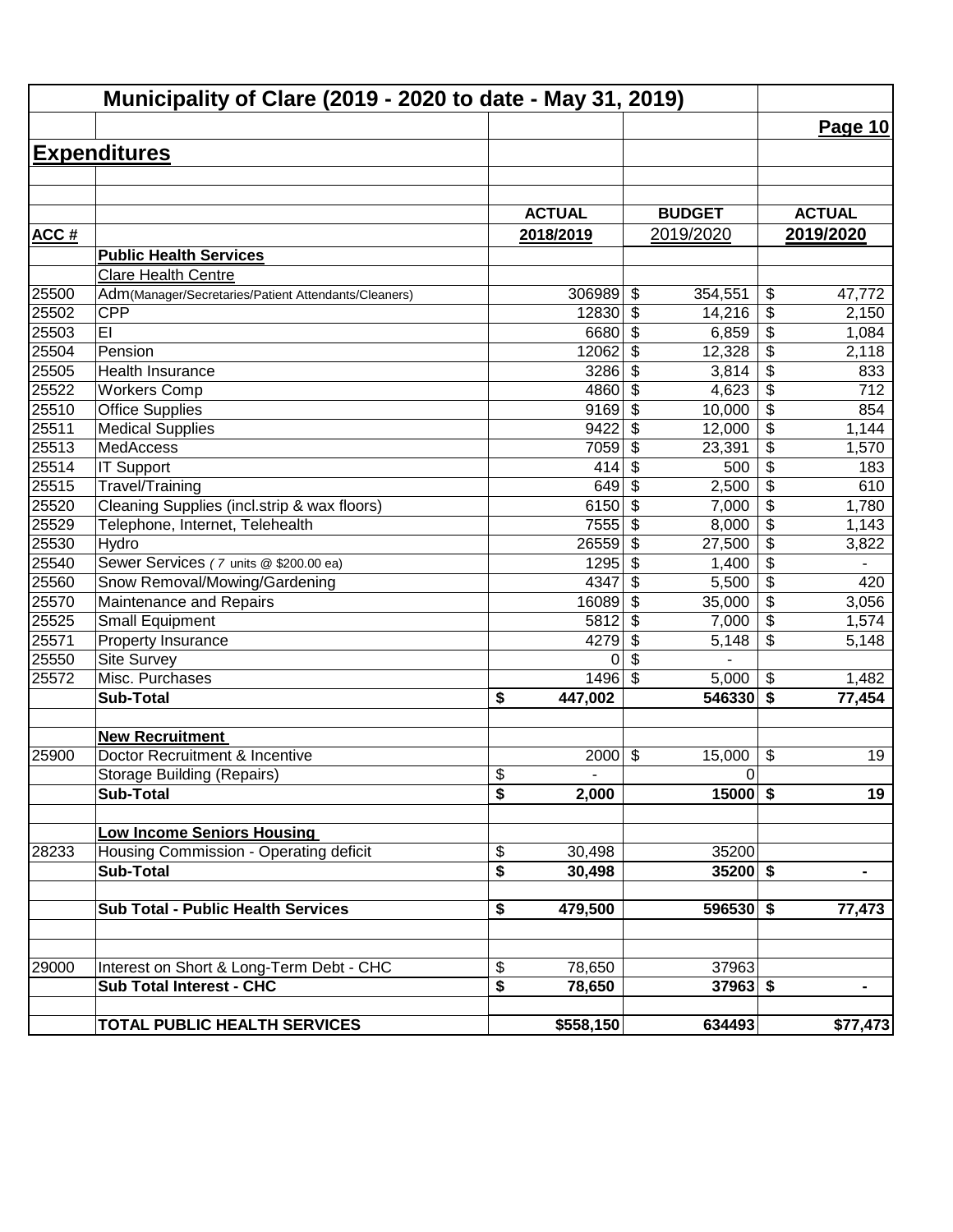|                                           |                                                                                                                                                                                                                                                                                             |                                                                       |                                                                                           |                                                                                                       | Page 11                                                                                                                                 |                                                                                              |
|-------------------------------------------|---------------------------------------------------------------------------------------------------------------------------------------------------------------------------------------------------------------------------------------------------------------------------------------------|-----------------------------------------------------------------------|-------------------------------------------------------------------------------------------|-------------------------------------------------------------------------------------------------------|-----------------------------------------------------------------------------------------------------------------------------------------|----------------------------------------------------------------------------------------------|
| <b>ENVIRONMENTAL DEVELOPMENT SERVICES</b> |                                                                                                                                                                                                                                                                                             |                                                                       |                                                                                           |                                                                                                       |                                                                                                                                         |                                                                                              |
|                                           |                                                                                                                                                                                                                                                                                             |                                                                       |                                                                                           |                                                                                                       |                                                                                                                                         |                                                                                              |
|                                           |                                                                                                                                                                                                                                                                                             |                                                                       |                                                                                           |                                                                                                       |                                                                                                                                         | <b>ACTUAL</b>                                                                                |
|                                           |                                                                                                                                                                                                                                                                                             |                                                                       |                                                                                           |                                                                                                       |                                                                                                                                         | 2019/2020                                                                                    |
|                                           |                                                                                                                                                                                                                                                                                             |                                                                       |                                                                                           |                                                                                                       |                                                                                                                                         |                                                                                              |
|                                           |                                                                                                                                                                                                                                                                                             |                                                                       |                                                                                           |                                                                                                       |                                                                                                                                         |                                                                                              |
|                                           |                                                                                                                                                                                                                                                                                             |                                                                       |                                                                                           |                                                                                                       |                                                                                                                                         | 3,160                                                                                        |
|                                           |                                                                                                                                                                                                                                                                                             |                                                                       | \$                                                                                        |                                                                                                       | \$                                                                                                                                      | 183                                                                                          |
|                                           |                                                                                                                                                                                                                                                                                             |                                                                       | \$                                                                                        | 11,000                                                                                                | \$                                                                                                                                      | 3,343                                                                                        |
|                                           |                                                                                                                                                                                                                                                                                             |                                                                       |                                                                                           |                                                                                                       |                                                                                                                                         |                                                                                              |
| Regional Enterprise Networks(WREN)        | \$                                                                                                                                                                                                                                                                                          | 45,621                                                                | \$                                                                                        | 45,621                                                                                                |                                                                                                                                         |                                                                                              |
|                                           | \$                                                                                                                                                                                                                                                                                          | 45,621                                                                | \$                                                                                        | 45,621                                                                                                | \$                                                                                                                                      | $\qquad \qquad \blacksquare$                                                                 |
|                                           |                                                                                                                                                                                                                                                                                             |                                                                       |                                                                                           |                                                                                                       |                                                                                                                                         | 46                                                                                           |
|                                           |                                                                                                                                                                                                                                                                                             |                                                                       |                                                                                           |                                                                                                       |                                                                                                                                         | 8,172                                                                                        |
| <b>Sub-Total</b>                          | $\overline{\boldsymbol{s}}$                                                                                                                                                                                                                                                                 | 12,001                                                                | \$                                                                                        | 11,371                                                                                                | $\overline{\mathbf{s}}$                                                                                                                 | 8,218                                                                                        |
| TOTAL EVIRONMENT DEVELOPMENT              |                                                                                                                                                                                                                                                                                             |                                                                       | \$                                                                                        |                                                                                                       | \$                                                                                                                                      | 11,561                                                                                       |
|                                           |                                                                                                                                                                                                                                                                                             |                                                                       |                                                                                           |                                                                                                       |                                                                                                                                         |                                                                                              |
|                                           |                                                                                                                                                                                                                                                                                             |                                                                       |                                                                                           |                                                                                                       |                                                                                                                                         |                                                                                              |
|                                           |                                                                                                                                                                                                                                                                                             |                                                                       |                                                                                           |                                                                                                       |                                                                                                                                         |                                                                                              |
|                                           |                                                                                                                                                                                                                                                                                             |                                                                       |                                                                                           |                                                                                                       |                                                                                                                                         |                                                                                              |
|                                           |                                                                                                                                                                                                                                                                                             |                                                                       |                                                                                           |                                                                                                       |                                                                                                                                         |                                                                                              |
|                                           |                                                                                                                                                                                                                                                                                             |                                                                       |                                                                                           |                                                                                                       |                                                                                                                                         |                                                                                              |
|                                           |                                                                                                                                                                                                                                                                                             |                                                                       |                                                                                           |                                                                                                       |                                                                                                                                         |                                                                                              |
|                                           |                                                                                                                                                                                                                                                                                             |                                                                       |                                                                                           |                                                                                                       |                                                                                                                                         |                                                                                              |
|                                           | <b>Expenditures</b><br><b>Environmental Planning &amp; Zoning</b><br>Planning (meetings, etc)<br><b>Sub-Division Regulations</b><br><b>By-law Review</b><br><b>Sub-Total</b><br><b>Environmental Development Serv.</b><br><b>Wentworth Lake Park</b><br>Belliveau Cove Dev./Wharf/Insurance | \$<br>$\overline{\$}$<br>\$<br>\$<br>\$<br>\$<br>$\overline{\bullet}$ | <b>ACTUAL</b><br>2018/2019<br>438<br>1,875<br>4,144<br>6,457<br>1,947<br>10,054<br>64,079 | $\boldsymbol{\mathsf{S}}$<br>$\overline{\$}$<br>$\boldsymbol{\mathsf{S}}$<br>$\overline{\mathcal{S}}$ | Municipality of Clare (2019 - 2020 to date - May 31, 2019)<br><b>BUDGET</b><br>2019/2020<br>4,000<br>5,000<br>1,250<br>10,121<br>67,992 | 2,000<br>$\boldsymbol{\mathsf{S}}$<br>$\boldsymbol{\mathsf{S}}$<br>$\boldsymbol{\mathsf{S}}$ |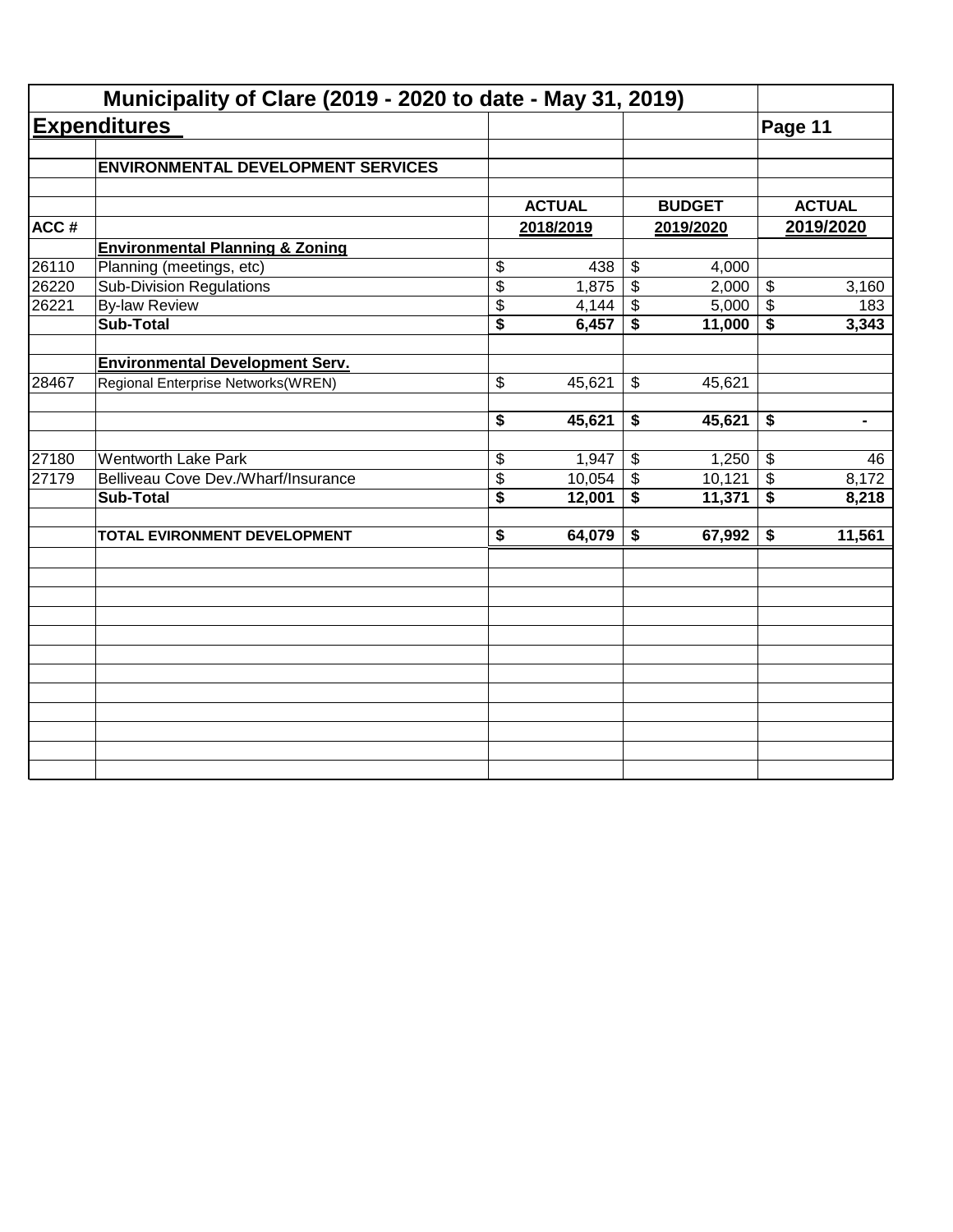|       | Municipality of Clare (2019 - 2020 to date - May 31, 2019)             |          |                |                          |                |                          |                          |
|-------|------------------------------------------------------------------------|----------|----------------|--------------------------|----------------|--------------------------|--------------------------|
|       | <b>Expenditures</b>                                                    |          |                |                          |                |                          | Page 12                  |
|       |                                                                        |          |                |                          |                |                          |                          |
|       | <b>RECREATION &amp; CULTURAL SERVICES</b>                              |          |                |                          |                |                          |                          |
|       |                                                                        |          | <b>ACTUAL</b>  |                          | <b>BUDGET</b>  |                          | <b>ACTUAL</b>            |
|       |                                                                        |          | 2018/2019      |                          | 2019/2020      |                          | 2019/2020                |
|       | <b>COMMUNITY DEVELOPMENT</b>                                           |          |                |                          |                |                          |                          |
|       | Economic Development                                                   |          |                |                          |                |                          |                          |
|       | Tourism                                                                | \$       | 189,563        | \$                       | 205,915        |                          | 37,212                   |
|       | Recreation<br>Building                                                 | \$       | 192,141        | \$                       | 216,091        | \$                       | 36,407                   |
|       | <b>Community Development Admin</b>                                     | \$       | 189,488        | \$                       | 213,235        | \$                       | 31,473                   |
| 26290 | - GranFondo Registration                                               | \$       | 41,710         | \$                       | 37,000         | \$                       |                          |
| 26291 | - GranFondo Logistics                                                  | \$       | 17,089         | \$                       | 25,400         | \$                       | 657                      |
| 26292 | - GranFondo Administration                                             | \$       | 7,899          | \$                       | 7,600          | \$                       | 1,087                    |
| 26293 | - GranFondo Hospitality                                                | \$       | 37,568         | \$                       | 45,000         | \$                       |                          |
| 26294 | - GranFondo Safety                                                     | \$       | 3,219          | \$                       | 6,500          | \$                       | $\overline{\phantom{a}}$ |
| 26295 | - GranFondo Volunteer                                                  | \$       | 4,849          | $\overline{\mathcal{L}}$ | 6,300          | $\overline{\mathcal{L}}$ |                          |
| 26296 | - GranFondo Marketing                                                  | \$       | 37,993         | \$                       | 25,000         | \$                       | 2,484                    |
| 26297 | - GranFondo Learn to Fondo                                             | \$       | 264            | \$                       | 1,200          | \$                       | $\blacksquare$           |
|       | GranFondo Total                                                        | \$       | 150,591        | \$                       | 154,000        | \$                       | 4,228                    |
| 26301 | - Clare 250                                                            | \$       | 116,876        | \$                       |                |                          |                          |
| 26000 | $-CMA$ 2024                                                            |          | 33,268         |                          | 60,000         |                          | 5,059                    |
|       |                                                                        | \$       | 871.927        | \$                       | 849.241        | \$                       | 114,380                  |
|       |                                                                        |          |                |                          |                |                          |                          |
|       | <b>Building &amp; Facilities</b>                                       |          |                |                          |                |                          |                          |
| 27250 | Meteghan Library - Janitorial                                          | \$       | 5,528          | \$                       | 6,000          | \$                       | 14,195                   |
| 27253 | Meteghan Library Branch                                                | \$       | 24,590         | \$                       | 24,525         | \$                       | 8,663                    |
| 27254 | Extra Hours per week (Library Branch)                                  | \$       | 2,205          | $\sqrt[6]{3}$            | 2,300          | \$                       | $\blacksquare$           |
| 27255 | Hub Culturel/Cultural Hub/CIFA Building                                | \$       | 15,783         | \$                       | 22,500         | \$                       | 6,383                    |
| 27256 | <b>Havelock Community Centre</b>                                       | \$       | 1,539          | \$                       | 4,300          | \$                       | 1,303                    |
| 27257 | Meteghan Park                                                          | \$       | 2,567          | \$                       | 5,200          | \$                       | 1,500                    |
| 27258 | <b>Ground Search &amp; Rescue Building</b>                             | \$       | 2,217          | \$                       | 3,000          | \$                       | 722                      |
| 27259 | Eco Park - Insurance                                                   | \$       | 8,521          | \$                       | 10,206         | \$                       | 10,211                   |
| 27260 | Eco Park - Operations (hydro, etc)                                     | \$       | 27,610         | \$                       | 15,000         | \$                       | 3,449                    |
| 27270 | Clare Veteran Centre (General Operations)                              | \$       | 35,588         | \$                       | 32,500         | \$                       | 4,453                    |
| 27271 | Clare Veteran Centre (Insurance)                                       | \$       | 6,804          | \$                       | 8,161          | \$                       | 8,160                    |
|       | 27275-76 St. Bernard Comm Recreation Ctre (Utilities)                  | \$       | 8,977          | $\sqrt[6]{3}$            | $\blacksquare$ |                          |                          |
| 27279 | Écoles JMGay & St-Albert                                               | \$       | 7,132          | \$                       | 13,214         | \$                       | 3,318                    |
| 28472 | Western Regional Library                                               | \$       | 53,377         | \$                       | 53,377         |                          |                          |
| 28700 | Tent / Trailer Rental                                                  | \$       | 8,721          | \$                       | 8,000          | \$                       |                          |
|       | <b>Total Building &amp; Facilities</b>                                 | \$       | 211,159        | \$                       | 208,283        | \$                       | 62,356                   |
|       |                                                                        |          |                |                          |                |                          |                          |
|       | <b>Cultural Services</b>                                               |          |                |                          |                |                          |                          |
| 27290 | Societe Historique (Point a Major Insurance)                           | \$       | 805            | \$                       | 823            | \$                       | 823                      |
| 27900 | Contribution to Festival Acadien                                       | \$       | 20,000         | \$                       | 20,000         | \$                       | 20,000                   |
|       | Productions le Moulin                                                  | \$       | 1,000          | \$                       | 1,000          | \$                       | 1,000                    |
|       | New France - Electric City                                             |          |                | \$                       | 5,000          |                          |                          |
|       | Société édifice Ste-Marie de la Pointe<br>Centre acadien - Historic NS |          |                | \$<br>\$                 | 10,000         |                          |                          |
|       |                                                                        |          |                |                          | 7,897          |                          |                          |
|       | <b>Council Commitment to Special Projects</b><br>- Clare 250           | \$       | 25,000         | \$                       | $\blacksquare$ |                          |                          |
|       | - Cape Ste Marie                                                       |          | 25,000         |                          | $\blacksquare$ |                          |                          |
|       | - Gran Fondo                                                           | \$<br>\$ | 11,238         | \$<br>\$                 | 15,000         |                          |                          |
|       | <b>Total Cultural Services</b>                                         | \$       | 83,043         | \$                       | 59.720         | \$                       | 21,823                   |
|       |                                                                        |          |                |                          |                |                          |                          |
|       | Other                                                                  |          |                |                          |                |                          |                          |
| 27295 | Université Ste-Anne                                                    | \$       | $\blacksquare$ | \$                       | 25,000         | \$                       |                          |
|       | Yarmouth Hospital Foundation                                           | \$       | 5,000          | \$                       | 5,000          |                          |                          |
|       | Clare Froggers 4x4 Club (4x4 Fundraising Event)                        | \$       | 1,000          | \$                       | $\blacksquare$ |                          |                          |
|       | <b>Total Other</b>                                                     | \$       | 6,000          | \$                       | 30,000         | \$                       |                          |
|       |                                                                        |          |                |                          |                |                          |                          |
|       | TOTAL COMMUNITY DEVELOPMENT AND CULTURAL SERVICES                      | \$       | $1,172,128$ \$ |                          | 1,147,244      | \$                       | 198,559                  |
|       |                                                                        |          |                |                          |                |                          |                          |